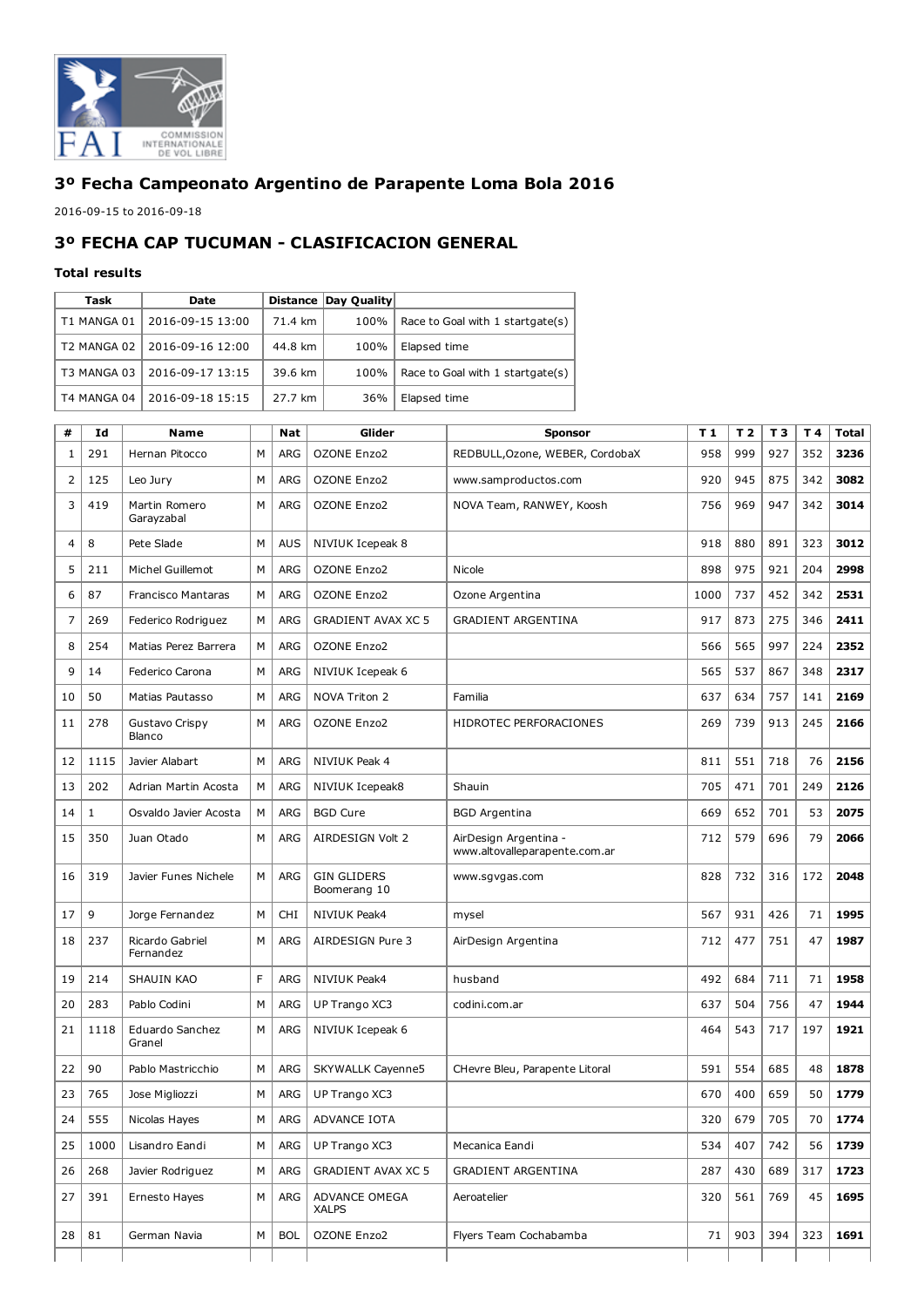| 29 | 20             | Silvina Marti                  | F | ARG        | NIVIUK Peak4                        | www.samproductos.com                          | 290         | 676 | 671 | 46          | 1683 |
|----|----------------|--------------------------------|---|------------|-------------------------------------|-----------------------------------------------|-------------|-----|-----|-------------|------|
| 30 | 1113           | Hugo Dalmaso                   | М | ARG        | <b>BGD Cure</b>                     |                                               | 280         | 618 | 667 | 71          | 1636 |
| 31 | 1126           | Marcos Baez                    | М | ARG        | OZONE Delta 2                       |                                               | 320         | 637 | 611 | 47          | 1615 |
| 32 | 1112           | Pablo Haro                     | М | ARG        | NIVIUK Icepeak6                     |                                               | 345         | 403 | 754 | 63          | 1565 |
| 33 | 659            | Guillermo Miller               | M | ARG        | <b>GIN GLIDERS</b><br>Boomerang GTO |                                               | 581         | 319 | 569 | 47          | 1516 |
| 34 | 111            | Carlos Curi                    | м | <b>CHI</b> | NIVIUK Icepeak 8                    | CATREQ/ IQQ FLY STORE                         | 0           | 460 | 887 | 161         | 1508 |
| 35 | 1117           | Panchi Lebon                   | М | ARG        | <b>GRADIENT ASPEN 5</b>             |                                               | 71          | 667 | 725 | 44          | 1507 |
| 36 | 27             | Ariel Fara                     | М | <b>ARG</b> | AIRDESIGN Pure 3                    | AirDesign Argentina                           | 297         | 414 | 719 | 47          | 1477 |
| 36 | 17             | Emiliano Favero                | М | ARG        | ADVANCE IOTA                        | __,,--=^""*""^=-- <sub>,,_</sub>              | 366         | 625 | 414 | 72          | 1477 |
| 38 | 501            | Javier Trejo                   | м | ARG        | AIRDESIGN Volt 2                    | AirDesign Argentina                           | 280         | 556 | 640 | 0           | 1476 |
| 39 | 4              | Daniel Guillermo Mas<br>Molina | М | ARG        | <b>OZONE MANTRA M4</b>              | hostelcuchicorral.com                         | 530         | 402 | 444 | 79          | 1455 |
| 40 | 1123           | Gerard Chouvin                 | M | ARG        | SOL Lotus One                       |                                               | 141         | 562 | 688 | 47          | 1438 |
| 41 | 22             | Mariano Ariel Ruiz             | М | <b>ARG</b> | NIVIUK Artik 4                      | El Subregional                                | 273         | 408 | 691 | 47          | 1419 |
| 42 | 1114           | Pablo Jaraba                   | M | <b>ARG</b> | <b>OZONE LM6</b>                    |                                               | 552         | 561 | 294 | $\mathbf 0$ | 1407 |
| 42 | 1119           | Marcelo Alaniz                 | M | <b>ARG</b> | NIVIUK Peak 4                       |                                               | 71          | 635 | 701 | 0           | 1407 |
| 44 | 11             | Pablo Bijit                    | м | <b>CHI</b> | <b>SWING Nexus</b>                  | Bijit                                         | 270         | 388 | 627 | 44          | 1329 |
| 44 | 1045           | Pablo oscar<br>Hernandez       | М | ARG        | <b>NIVIUK Peak4</b>                 | yo                                            | 376         | 560 | 393 | $\mathbf 0$ | 1329 |
| 46 | 582            | Leandro Hernandez              | М | ARG        | NIVIUK Artik 4                      | "EL ERKE"                                     | 282         | 458 | 503 | 75          | 1318 |
| 47 | 1124           | Gustavo Alonso                 | М | <b>ARG</b> | OZONE Delta2                        |                                               | 277         | 448 | 592 | $\mathbf 0$ | 1317 |
| 48 | 80             | Miguel Trotta                  | М | ARG        | <b>SKYWALLK Cayenne5</b>            | MAS <sub>7</sub>                              | 282         | 326 | 632 | 47          | 1287 |
| 49 | 18             | Sebastian Saavedra             | М | <b>ARG</b> | NIVIUK Icepeak 6                    | El subregional                                | 71          | 408 | 715 | 71          | 1265 |
| 50 | 1122           | Alejandro Anrique              | М | ARG        | ADVANCE Sigma 9                     |                                               | 349         | 391 | 510 | 0           | 1250 |
| 51 | 590            | Eduardo Valentinuz             | М | <b>ARG</b> | <b>GRADIENT ASPEN 5</b>             |                                               | 85          | 450 | 674 | $\mathbf 0$ | 1209 |
| 52 | 10             | Mario Martin Sueldo            | М | <b>ARG</b> | AIRDESIGN Pure2                     | Maderplak                                     | 98          | 448 | 617 | 44          | 1207 |
| 53 | 922            | Gonzalo Peuchot                | м | ARG        | <b>OZONE Alpina</b>                 | Mueble Peuchot                                | 167         | 538 | 483 | 0           | 1188 |
| 54 | 69             | Benjamin Sepulveda             | М | <b>CHI</b> | NIVIUK Artik 3                      |                                               | 347         | 616 | 138 | 70          | 1171 |
| 55 | 210            | Carlos Guardia                 | М | ARG        | <b>GIN GLIDERS</b><br>Boomerang 10  |                                               | 829         | 0   | 332 | $\mathbf 0$ | 1161 |
| 56 | 660            | Lucas Rodriguez                | M | ARG        | ADVANCE Sigma 8                     |                                               | 260         | 454 | 365 | 56          | 1135 |
| 57 | 1120           | Veronica Ardila                | F | ARG        | OZONE Rush 4                        |                                               | 300         | 432 | 312 | 54          | 1098 |
| 58 | 625            | Ruben Jesus Rufiner            | М | ARG        | <b>GRADIENT ASPEN 5</b>             | Digitalpress                                  | 274         | 436 | 139 | 77          | 926  |
| 59 | 917            | Pablo Kuniss                   | М | ARG        | AIR CROSS U-Share                   | Staff - Kuniss tools                          | 377         | 412 | 116 | $\mathbf 0$ | 905  |
| 60 | 1116           | Cristian Marcos<br>Larran      | М | ARG        | NIVIUK Peak 3                       |                                               | 294         | 308 | 214 | 48          | 864  |
| 61 | $\overline{7}$ | Eduardo Deheza                 | М | ARG        | NIVIUK Artik 4                      | x4 marcantonio<br>www.tucumanparapente.com.ar | 320         | 450 | 0   | 46          | 816  |
| 62 | 5              | Ariel Augusto<br>Dellafiore    | М | ARG        | NIVIUK Ikuma                        | ASPNet - BeePi - Esc Alas                     | 269         | 128 | 320 | 53          | 770  |
| 63 | 39             | Mariano Baccola                | М | ARG        | NIVIUK Peak 3                       |                                               | $\mathbf 0$ | 442 | 291 | 0           | 733  |
| 64 | 786            | Alejandro Delacroix            | М | ARG        | NIVIUK Artik 3                      | Gld Capital SA                                | 94          | 550 | 0   | 71          | 715  |
| 65 | 338            | Sebastian Arce                 | М | ARG        | OZONE Delta2                        | www.accesoriosdelnorte.com.ar                 | 71          | 437 | 150 | 51          | 709  |
| 66 | 653            | Guillermo Bozovich             | М | ARG        | OZONE Delta2                        |                                               | 244         | 130 | 207 | 48          | 629  |
| 67 | 1111           | Horacio Mazzei                 | М | ARG        | SOL Lotus One                       | Parapente Salta                               | 121         | 302 | 153 | 47          | 623  |
| 68 | 170            | Lautaro Rau                    | М | ARG        | <b>GRADIENT ASPEN 5</b>             | excel service car                             | 85          | 194 | 116 | 76          | 471  |
| 69 | 1125           | Facundo Monteverde             | М | ARG        | WINDTECH Rubi                       |                                               | 130         | 126 | 48  | $\mathbf 0$ | 304  |
| 70 | 1446           | Gonzalo Nieto                  | М | ARG        | WINDTECH Bali                       |                                               | 0           | 129 | 48  | 44          | 221  |
| 71 | 100            | Dario Oscar Tanburi            | М | ARG        | OZONE Rush 4                        | roller fly bell ville                         | 86          | 118 | 0   | $\mathbf 0$ | 204  |
| 72 | 1056           | China Silvia Albarracin        | F | ARG        | NIVIUK Ikuma                        | Crispy                                        | 71          | 84  | 0   | 0           | 155  |
|    |                |                                |   |            |                                     |                                               |             |     |     |             |      |